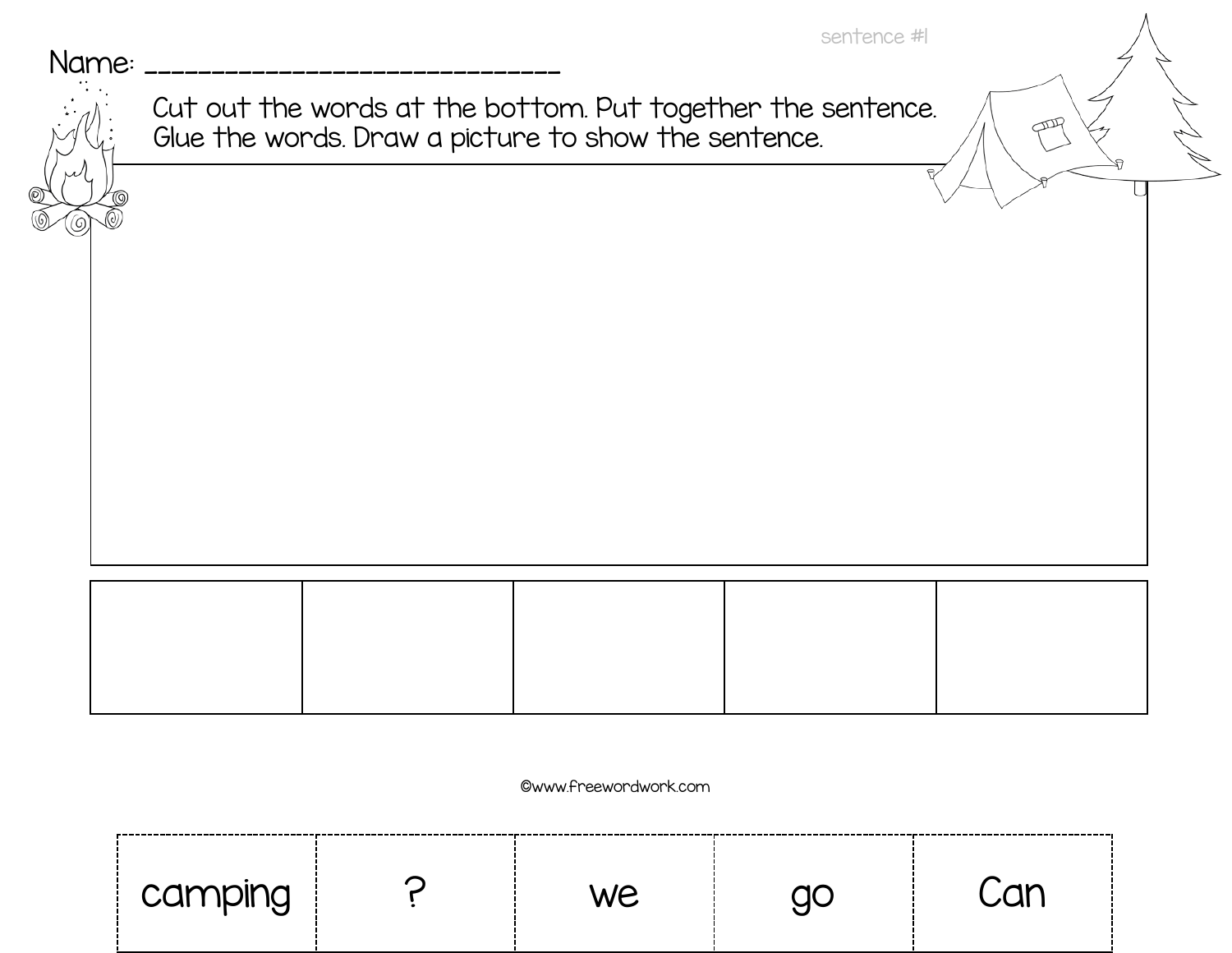Name:

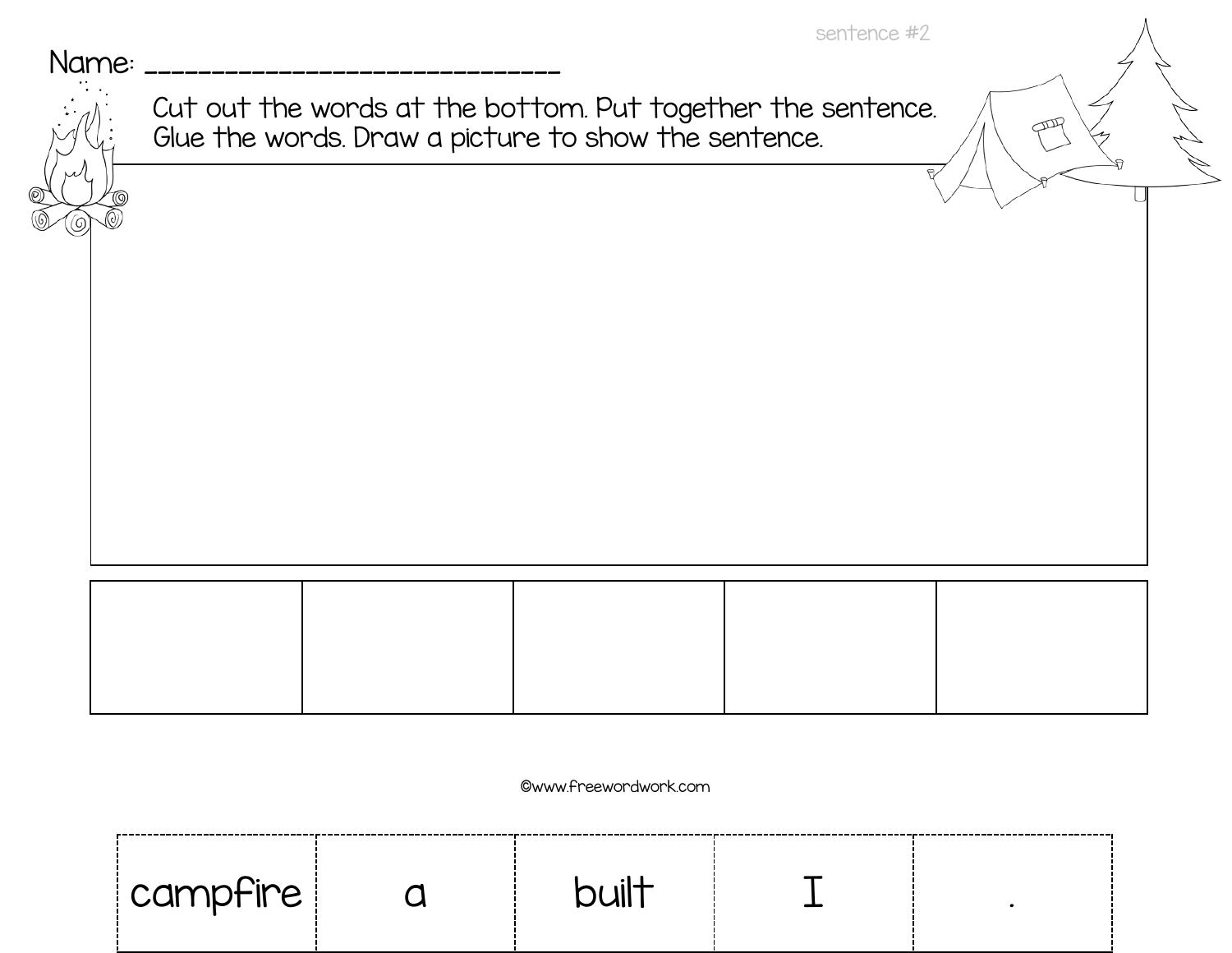Name:

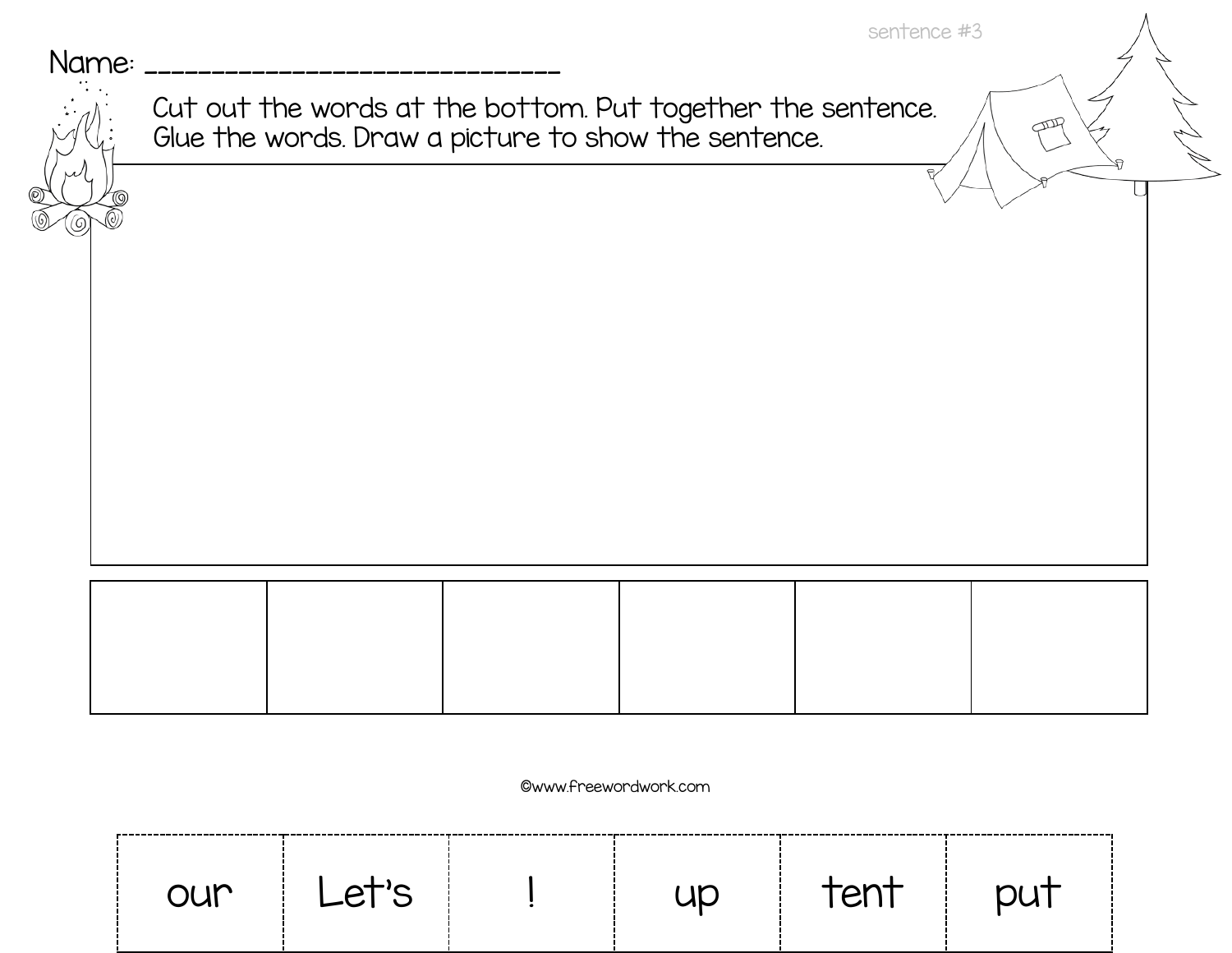Name:

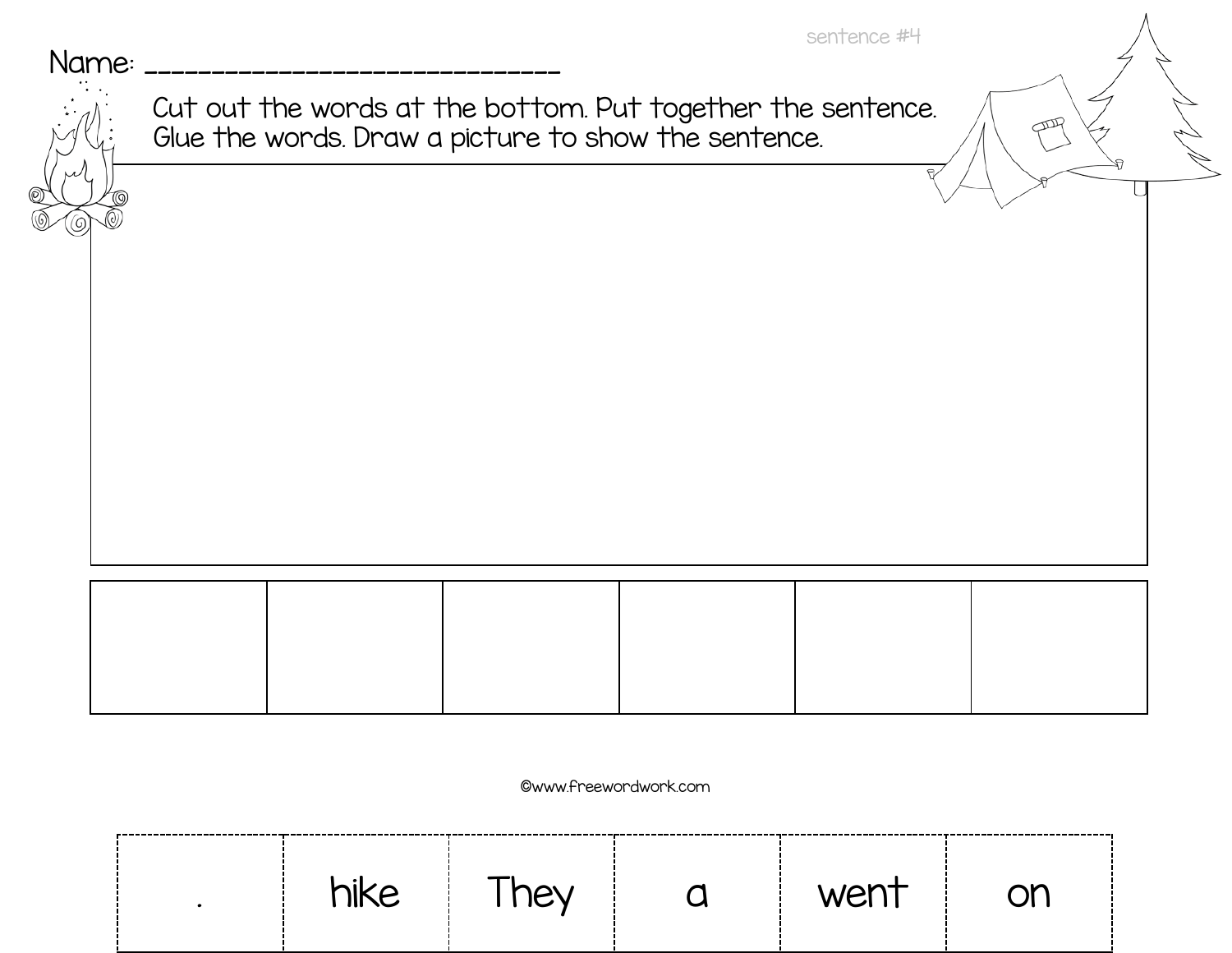Name:

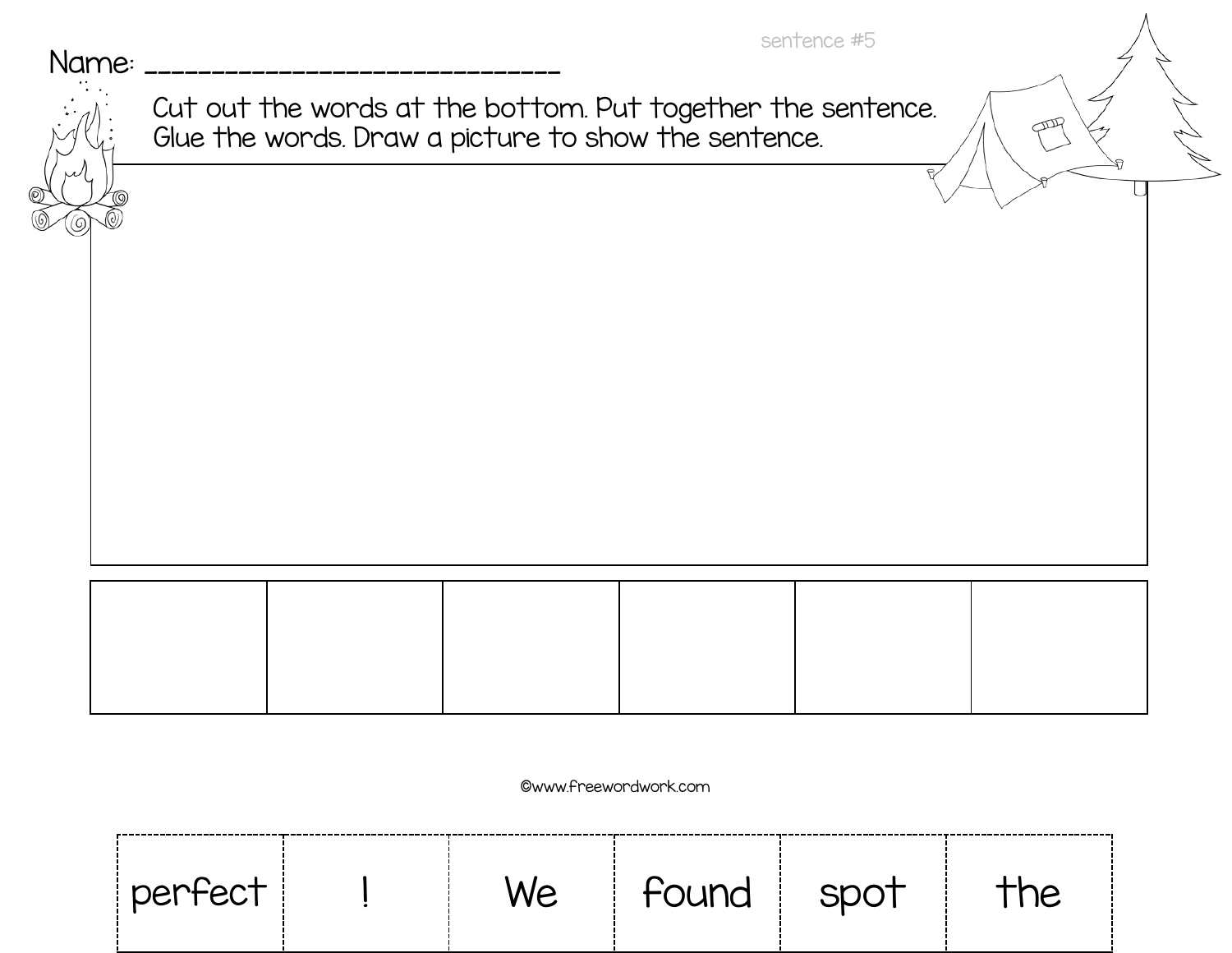Name:

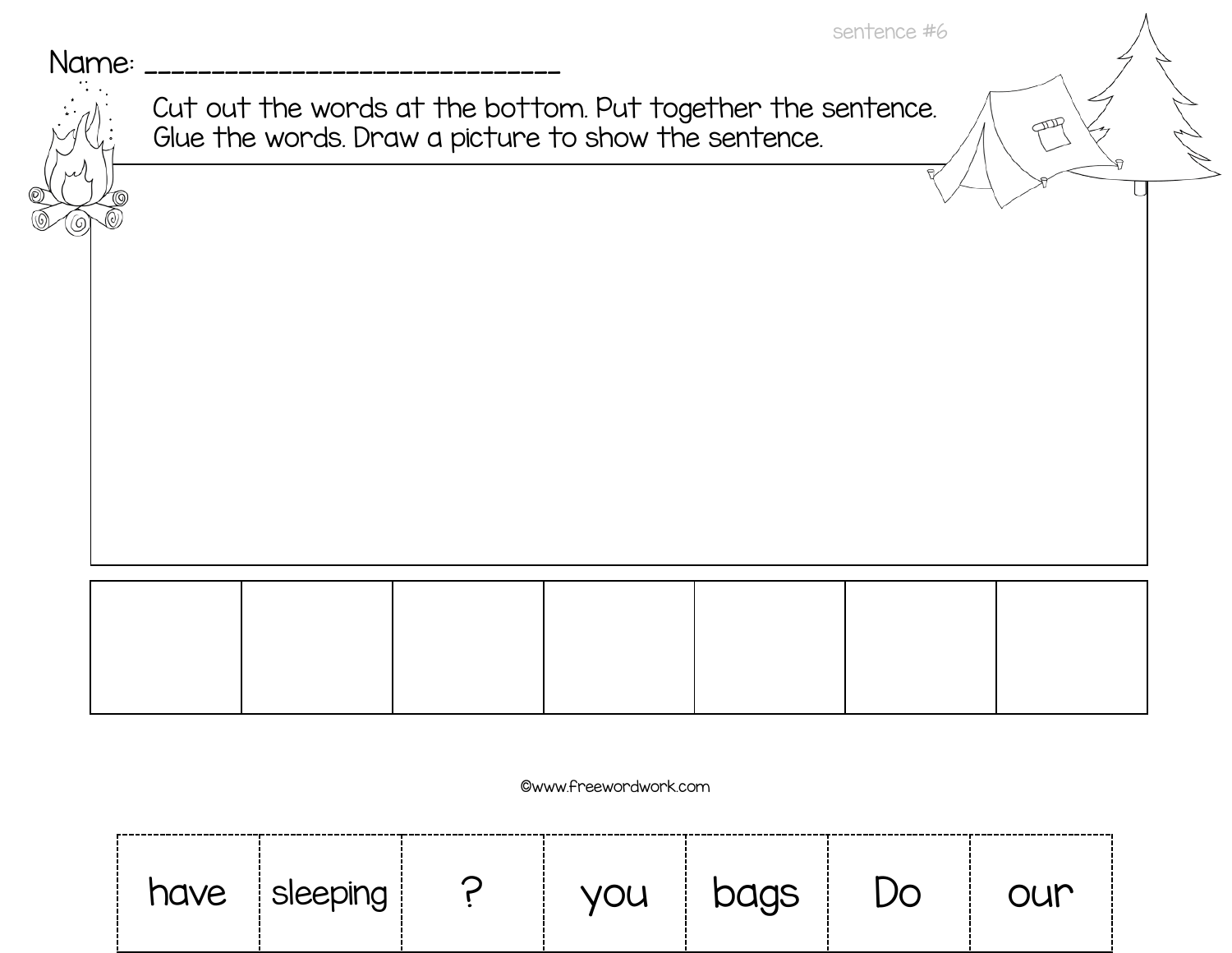Name: